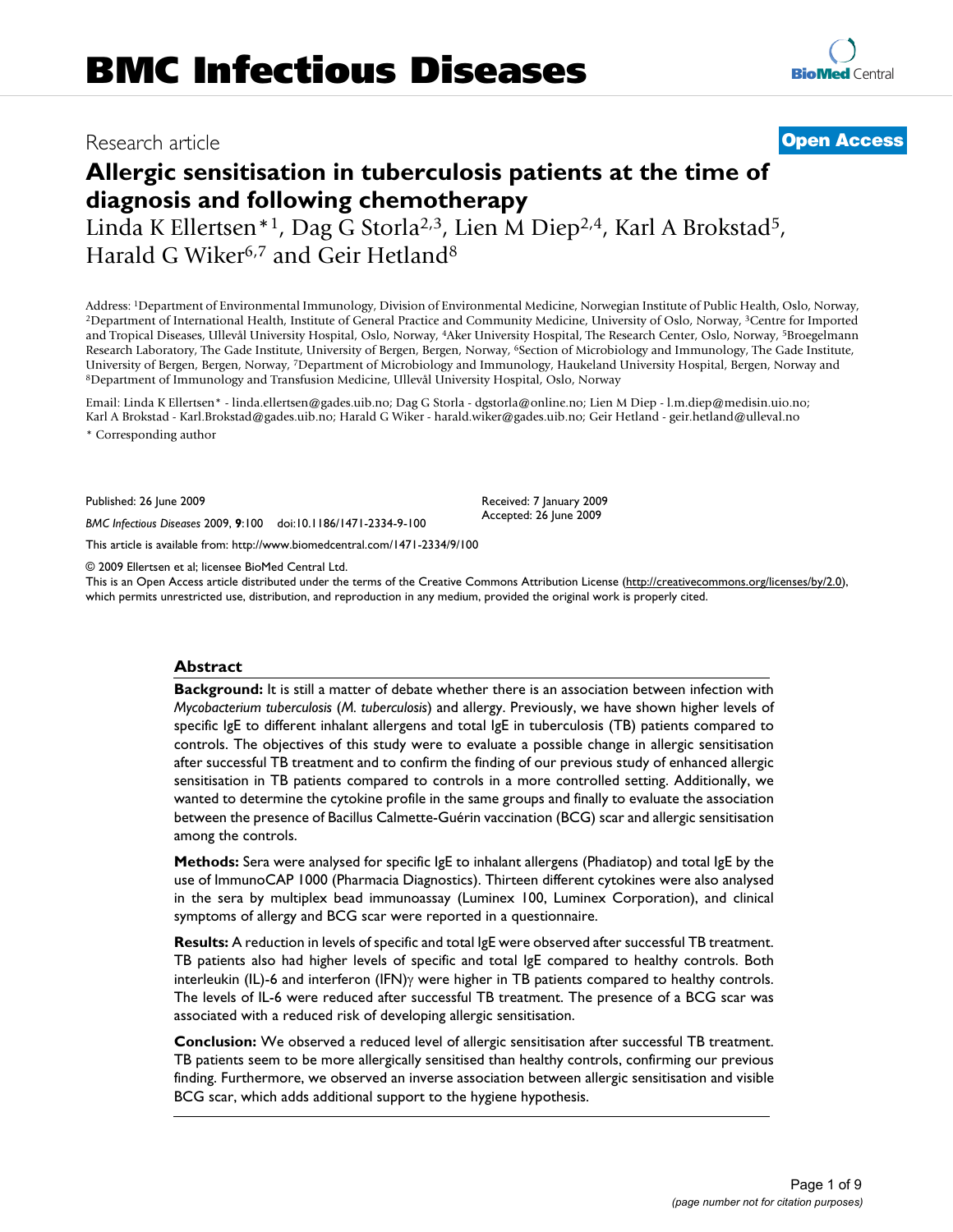# **Background**

Infections with *M. tuberculosis* remain a major health problem around the world, leading to 2–3 million deaths annually. There are 7–8 million new cases of TB every year [1], and a third of the human population has been estimated to be infected by *M. tuberculosis*. While TB is a problem in developing countries, allergy has been an increasing problem in developed countries. In 1989 Strachan proposed the hygiene hypothesis, stating that an increase in allergy could be a result of reduced childhood infections [2]. The mechanistic rationale behind the hygiene hypothesis has been challenged. Theories of an imbalance between Th1/Th2 responses and reduced immune suppression by regulatory T cells have been discussed as alternative explanations [3,4]. Widespread attention has been given to the possible link between *M. tuberculosis* infection and allergy, in which *M. tuberculosis* infection has been suggested to promote a reduction in allergic disorders. Previously, increased levels of total IgE has been documented in TB patients compared to controls [5-8], and a decline in total IgE after TB treatment has been observed [5-7,9]. However, total IgE is a poor marker for allergy because it can also increase after parasitic infection. Specific IgE to different allergens correlates well with allergic disease. Despite the importance of specific IgE as a marker for allergic disease, limited and conflicting results have been reported on the association between specific IgE and TB [9,10]. The present work is an extension of a previous study, which showed an increase in allergic sensitisation among TB patients compared to healthy controls [8]. The main goals of this paper were to study whether the allergic sensitisation changed after TB treatment, and to confirm the finding of higher levels of allergic sensitisation in TB patients compared to more optimally selected controls matched by gender, age, and socio-economic status. Additionally, we wanted to compare the expression of cytokines between the groups. Finally, the association between allergic sensitisation and Bacillus Calmette-Guérin (BCG) vaccination scar was evaluated in healthy controls. To answer these questions, specific IgE antibodies to a range of inhalant allergens (Phadiatop), total IgE, and cytokine responses in the sera were analysed. Additionally, a questionnaire about allergy status was evaluated.

# **Methods**

# *The study population*

The Bangladesh Rural Advancement Committee (BRAC) organised the TB control programme in cooperation with the National TB Programme (NTB) [11]. The present study was a longitudinal study. Sera were collected from 108 TB patients at the time of diagnosis, prior to initiation of treatment, and from 216 healthy controls living in the Sunamganj district in Northern Bangladesh during 2004 and 2005. In addition, sera were collected from a subgroup of 71 TB patients after completed treatment. The Sunamganj district is an isolated rural area inhabited mainly by farmers. Collection of the sera was organised by a local consultant company, Destiny Associates, in cooperation with BRAC and the NTB. The patients were recruited among sputum smear positive (SS+) patients living in 4 upazillas (sub-districts) in Sunamganj (Chatak, Derai, Duarabazar and Sunamganj Sadhar). The controls were recruited by our field staff from the same villages as the patients and had no history of previous TB. The controls were recruited to match the TB patients on group level by gender, age, and socio-economic status. Socioeconomic status was defined by landownership (landowner or landless), which type of housing (brick, tin-shed or cathca (non-permanent)), education (illiterate, primary, or secondary school), and occupation (three categories: day labourer/disabled/unemployed, student/ housewife/worker (salary), and own-enterprise/farming own land). The four different variables were given a score and added for each participant; 0 was the lowest and 8 was the highest socio-economic status. Informed consent was obtained from the patients and healthy controls. Characterisations of the participants of the different groups are listed in Table 1. The controls and post-treatment patients were paid Tk 600 (about US \$9.00) for each blood sample. The following patients were excluded from the comparison of patients before and after treatment: patients who did not want to give blood, patients who defaulted (quit the treatment before it was completed) or failed treatment (the treatment was not successful), or patients who died.

The blood samples were centrifuged and frozen locally before they were shipped on dry ice to Norway. The patients were interviewed by the field staff using a questionnaire for information about allergy (yes/no), smoking, socio-economic status, and BCG vaccination (reported as visible BCG scar or not). The project was approved by the regional Committee for Medical Research Ethics in Western Norway and the Committee for Medical Research Ethics of Bangladesh Medical Research Council (BMRC).

#### *Tuberculosis treatment regimen*

The patients were treated according to the NTP standard regimen for new SS+ patients; 2 months with isoniazide, rifampicin, pyramizinamide, and ethambutol followed by 4 months of isoniazide and rifampicin.

# *Specific and total IgE*

Specific and total IgE were analysed by ImmunoCAP 1000 r system in 2006 and 2007. This is an automated allergytesting system from Phadia AB (Uppsala, Sweden). The Phadiatopr was used to analyse specific IgE to a combination of different inhalant allergens (cat, dog, horse, timothy, birch, hazel, mugwort, wall pellitory, mold fungus (*cladosporium herbarium*), and house dust mite (*Dermat-*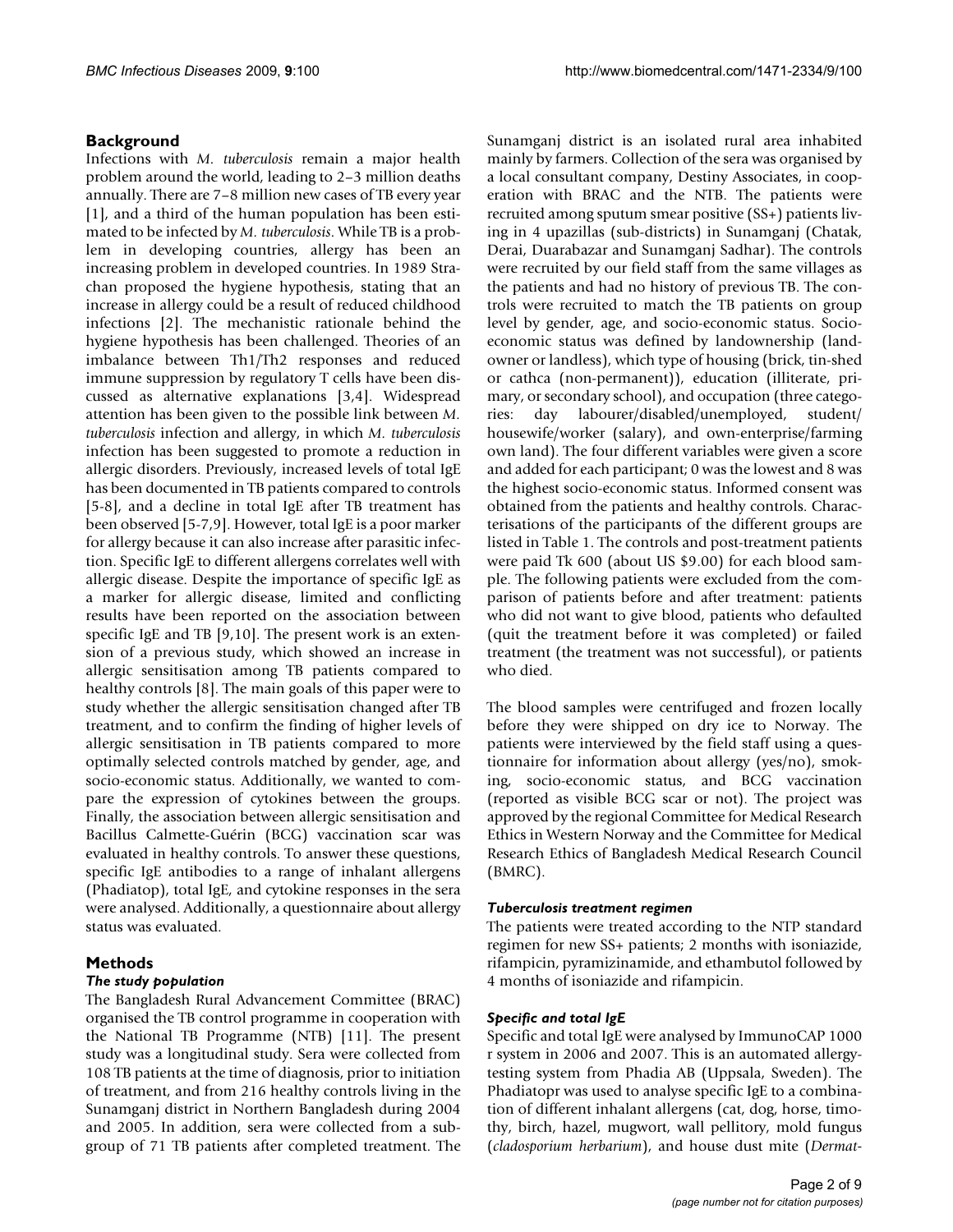|                                       | Controls        | <b>Tuberculosis patients</b> |                                           |
|---------------------------------------|-----------------|------------------------------|-------------------------------------------|
|                                       |                 | A: Before treatment          | <b>B:</b> Subgroup;<br>follow-up analyses |
| Number                                | 216             | 108                          | 71                                        |
| Gender (%) (females, males)           | 33.5/66.5       | 33.3/66.7                    | 27.8/72.2                                 |
| Age, Mean ± SD                        | $41.1 \pm 15.5$ | $40.1 \pm 14.8$              | $40.4 \pm 15.0$                           |
| Smoking, no/yes (%)                   | 53.2/46.8       | 59.5/40.5                    | 62.5/37.5                                 |
| BCG scar, absent/present/unknown (%), | 75.2/18.3/6.4   | 91/8.1/0.9                   | 90.3/9.7/0                                |
| Reported allergy, n (%)               | 14(6.4)         | 21(18.9)                     | 13(18.1)                                  |
| Weeks of TB symptoms<br>Mean $\pm$ SD |                 | $10.5 \pm 5.7$               | $10.4 \pm 5.9$                            |

#### **Table 1: Distribution and characterisation of the groups**

BCG = Bacillus Calmette-Gu, rin, A: These patients were included in the analyses between tuberculosis patients and healthy controls. B: The subgroup consisted of 71 patients which were followed-up after treatment. These patients were included in paired-analyses concerning before and after tuberculosis treatment.

*ophagoides pteronyssinus, Der p1 and Der p2*)). We chose to use the European Phadiatop test on recommendation from the producer as the most relevant broad spectre allergy test containing several common allergens in Bangladesh. The test was performed according to the manufacturer's instructions, and the Phadiatop results are expressed in PAU/l (Phadia Arbitrary Units/l), while total IgE results are expressed in kU/l.

#### *Cytokines*

Cytokines were analysed by multiplex bead immunoassay (Luminex 100, Luminex Corporation, Austin, TX, USA) according to the manufacturer's instructions and using kits from Biosurce (Cat. No.; LHC 0001, LHC 0151, LHC 9121, LHC 0171, Invitrogen, Carlsbad, CA, USA). The cytokines were quantified (pg/ml) by using standards supplied with the kits. The detection limit of the different cytokines were 3 pg/ml (IL-5, IL-6, IL-8), 5 pg/ml (IFNγ, IL-4, IL-10), 6 pg/ml (IL-2), 10 pg/ml (IL-12p70, IL-15, IL-17, tumour necrosis factor (TNF) $α$ ) and 15 pg/ml (Granulocyte-macrophage colony-stimulating factor (GM-CSF), IL-1β), as given by the manufacturer. More than 20% of the test sera in one of the groups had to be above the detection limit to be analysed in a statistical model.

#### *Statistics*

There is a strong correlation between Phadiatop quantifications and the sum of the individually measured specific IgE antibodies to the allergens included in the Phadiatop assay [12,13]. The rate of respiratory allergic disease has been shown to increase linearly with the increase in specific IgE (Phadiatop) [13,14]. Consequently, we have analysed the results with a continuous scale instead of the negative/positive cut-off value as suggested by the manufacturer. Non-parametric tests were used to analyse specific and total IgE due to skew distributions of the data.

The Mann-Whitney test for two independent groups was applied to compare TB patients with healthy controls, and differences between TB patients before and after treatment were analysed by Wilcoxon signed-rank test for paired data. The median with a 95% bootstrapped confidence interval for specific and total IgE values were estimated using the bootstrapped method [15] with 10,000 bootstrap replications.

To adjust for possible confounders when comparing healthy controls to TB patients, a multivariate logistic regression model was used. We wanted to estimate the association of TB and allergy using tuberculosis disease as the dependent variable. The independent variables in the multivariate logistic regression analyses were Phadiatop, reported allergy, BCG status, and smoking. Phadiatop and reported allergy were run separately with BCG status and smoking to avoid colinearity [16]. The Phadiatop values were stratified into class 0–2 (from 0 to 3.49 PAU/l) and class 3–6 (3.50 to 100 PAU/l) before including them in the logistic regression model. The study population was matched on group level by gender, age, and socio-economic status, and therefore not included in the analyses as confounders. In addition, the controls were analysed separately to look at the association between visible BCG scar and Phadiatop result. The control group was divided in two based on the Phadiatop values (class 0–2 and class 3–6) and used as the dependent variable in the logistic regression model. Gender, age, and socio-economic status, visible BCG scar and smoking were included in the model as independent variables, since no matching was performed at this level. The adjusted odds ratios (AOR) with 95% confidence intervals and two-sided p-values were given. These analyses were performed using the Statistical Package for Social Science (SPSS) for Windows, version 14.0.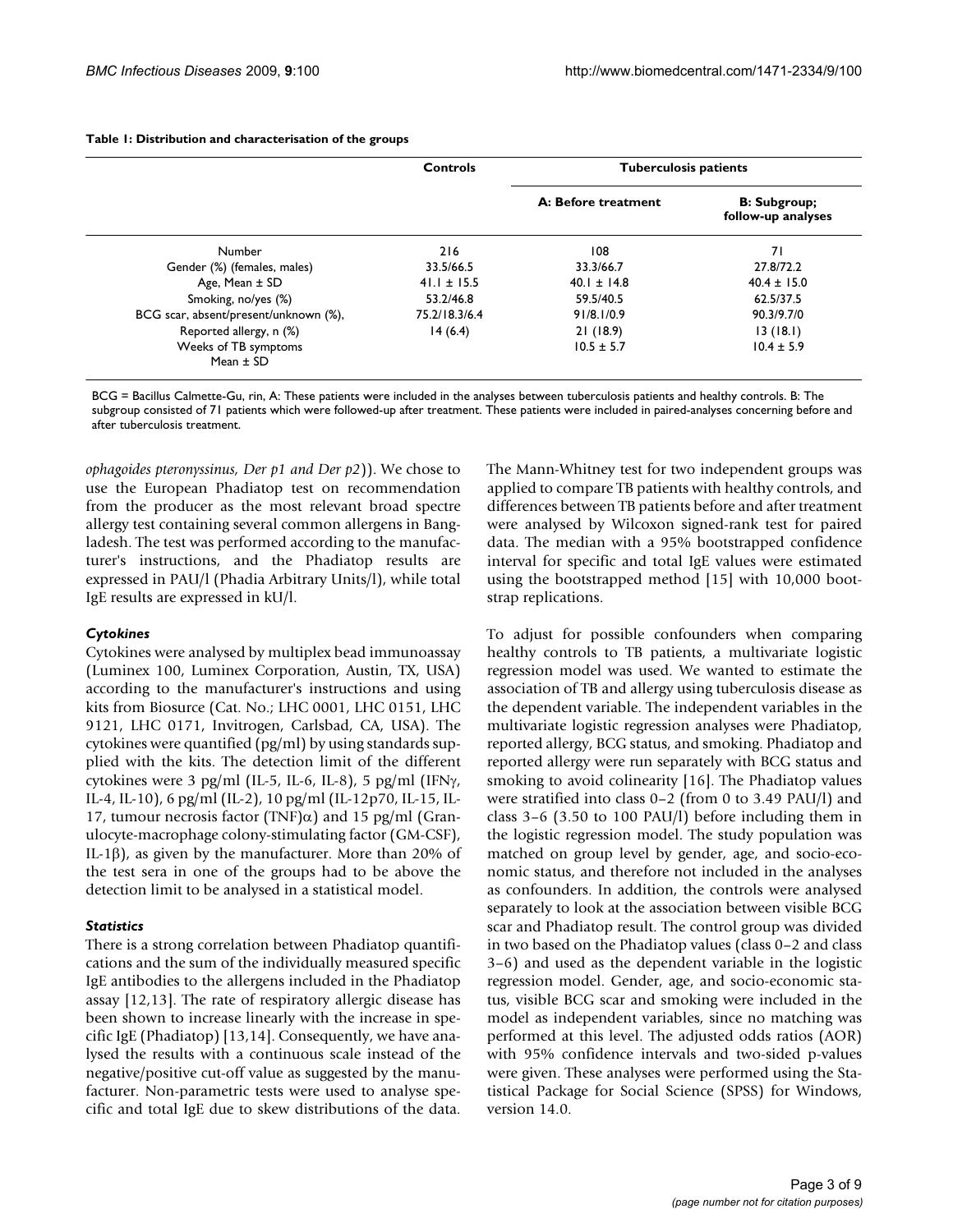The cytokine data had a skewed distribution and there were a high number of ties in the data. Therefore, we used a permutation test to estimate p-values for comparison of two independent groups to evaluate differences between TB patients before and after treatment [16-18]. A Bonferroni correction was used to correct for 9 multiple comparisons giving a statistical significance level of  $0.05/9$  = 0.0056. The statistical software R version 2.2.1 for windows was used to perform the permutations [18].

# **Results**

# *Comparison of allergy markers among TB patients before and after treatment*

The levels of specific IgE ( $p = 0.0005$ ) and total IgE ( $p =$ 0.0005) were significantly lower in TB patients after treatment compared to those before treatment (Fig. 1a and 1b). Analysis by gender revealed similar differences (Table 2). There was no significant difference between genders within each group.

# *Comparison of allergy markers among TB patients and controls*

TB patients had significantly higher levels of both specific IgE ( $p = 0.001$ ) and total IgE ( $p = 0.016$ ) (Fig. 1c and 1d) compared to healthy controls. Separation of the groups by gender revealed similar differences for specific IgE, while the total IgE levels were not significantly different (Table 3). There were no gender differences within each group (data not shown). Allergy reported in the questionnaire was indicated by 18.9% of the TB patients and by 6.0% in the control group. To adjust for possible confounders, a multivariate logistic regression model was used to study the association between TB disease at diagnosis and allergy (Table 4). To increase the probability of clinical symptoms, we used a higher cut-off value than the cut-off value suggested by the manufacturer; negative (class 0)/ positive (class 1 to 6). Phadiatop values were therefore stratified into class 0–2 (from 0 to 3.49 PAU/l) and class

3–6 (3.50 to100 PAU/l). However, we also found a significant difference using the cut-off value recommended by the manufacturer  $\left( < 0.35 \right)$  = negative,  $> 0.35$  = positive)  $(AOR = 1.96, CI\ 1.01 - 3.78, p = 0.046)$ . In total, 60.2% of the TB group, and 76.8% of the control group were distributed to class 0–2, while 39.8% and 23.6%, respectively, were distributed to class 3–6. The adjusted logistic regression analyses revealed that allergy was positively associated with TB disease. Smoking had no effect on the prediction for TB. However, the presence of BCG scar was associated with reduced TB disease (Table 4).

# *Cytokines*

In general, the concentrations were low for most of the cytokines, except for IL-6 and IL-8. Significantly higher levels of IL-6 were found in TB patients at the time of diagnosis compared to controls  $(p < 0.0001)$  (Fig. 2a). A clear reduction was observed in IL-6 levels after TB treatment (p < 0.0001) (Fig. 2b). On the other hand, there was no significant difference in IL-8 concentrations in TB patients before treatment as compared with controls ( $p = 0.17$ ) or in TB patients before and after TB treatment ( $p = 0.40$ ). The levels of IFNγ were significantly higher in TB patients before treatment (mean  $\pm$  SD: 9.1 pg/ml  $\pm$  10.8) compared with controls (mean  $\pm$  SD: 6.7 pg/ml  $\pm$  17.9) (p < 0.0001). However, no significant difference was found in IFNγ concentration between TB patients before and after treatment ( $p = 0.10$ ). There was no significant difference in the concentrations of GM-CSF, IL-1β, IL-2, TNFα, IL-12p70, and IL-15 between TB patients before treatment and controls, or between TB patients before and after treatment. The serum levels of IL-4, IL-5, IL-10 and IL-17 were below the detection limit of this system.

## *Association between BCG and allergy markers in the control group*

To investigate the effect of visible BCG scar alone, we also analysed the control group separately by categorizing the

| <b>Marker</b> | Group                                  | Median | 95% bootstrapped CI | Significance p |
|---------------|----------------------------------------|--------|---------------------|----------------|
| Total IgE     | $\mathsf{TB}_{\mathsf{before}}$        | 2636   | $2078 - 3954$       | $0.0005 *$     |
| (kU/l)        | $\mathsf{TB}_{\mathsf{after}}$         | 1781   | $1224 - 2525$       |                |
|               | $\mathsf{TB}_\mathsf{before}$ male     | 2587   | $1972 - 4058$       |                |
|               | $TB_{after}$ male                      | 1730   | $1154 - 2651$       | $0.0005 *$     |
|               | $\mathsf{TB}_{\mathsf{before}}$ female | 2697   | $1559 - 5000$       |                |
|               | $TB_{after}$ female                    | 2285   | $925 - 3017$        | $0.015*$       |
| Phadiatop     | $\mathsf{TB}_{\mathsf{before}}$        | l.89   | $1.10 - 2.79$       |                |
| (PAU/I)       | $\mathsf{TB}_{\mathsf{after}}$         | l.44   | $0.86 - 1.99$       | $0.0005 *$     |
|               | $\mathsf{TB}_\mathsf{before}$ male     | l.89   | $1.03 - 2.94$       |                |
|               | $TB_{after}$ male                      | l.44   | $0.85 - 2.61$       | $0.0005$ *     |
|               | $\mathsf{TB}_{\mathsf{before}}$ female | 1.97   | $0.70 - 3.98$       |                |
|               | $TB_{\rm after}$ female                | 1.34   | $0.36 - 2.22$       | $0.004*$       |

Table 2: Comparison of tuberculosis patients before (TB<sub>before</sub>) and after (TB<sub>after</sub>) treatment (subgroup, n = 71).

Wilcoxon Signed-rank Test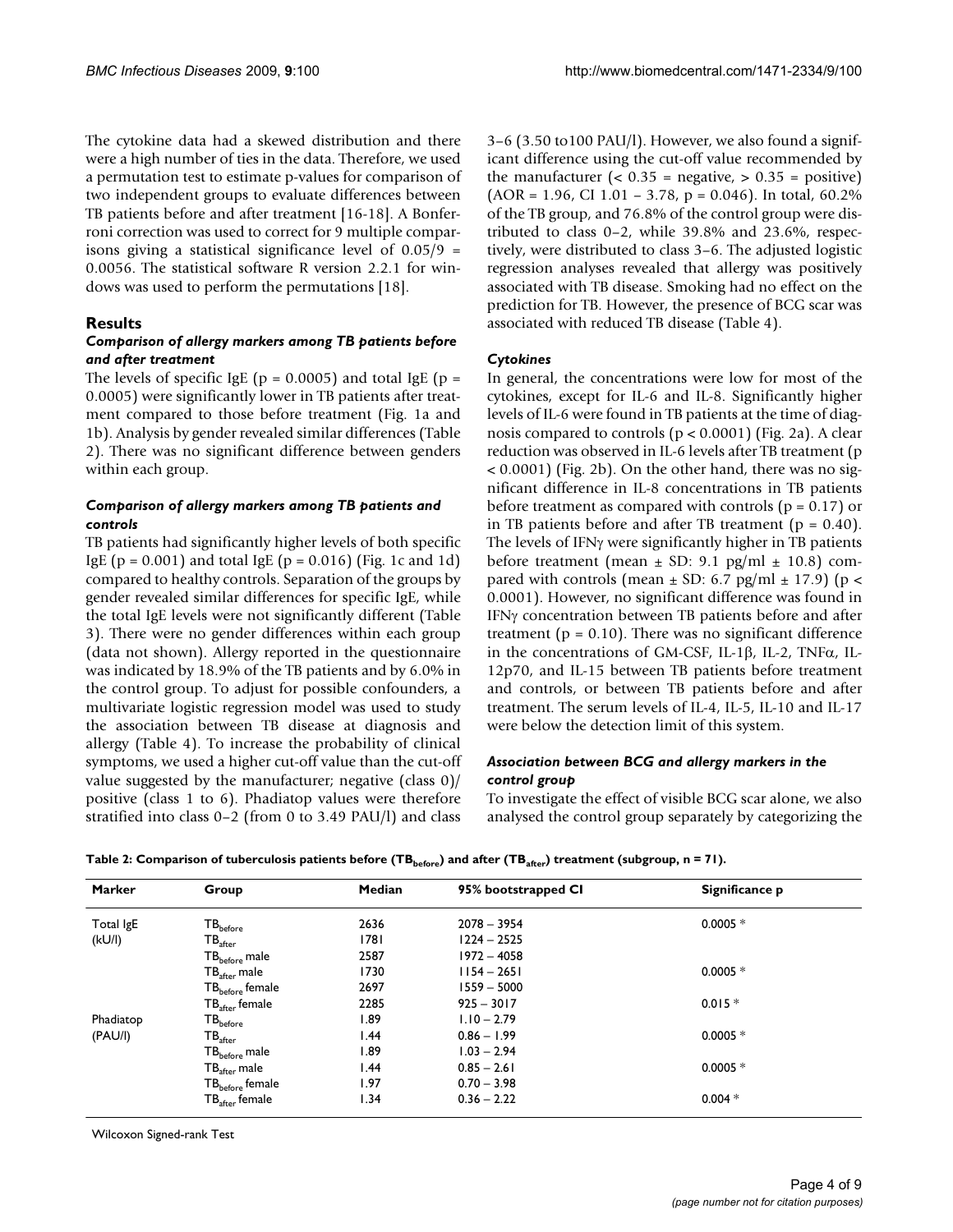

#### Both specific (a) and total (b) IgE were redu **Figure 1** ced after successful treatment of TB patients

**Both specific (a) and total (b) IgE were reduced after successful treatment of TB patients**. Total (c) and specific (d) IgE were higher in TB patients compared with healthy controls. The box plot indicates the 25 percentile, the median and the 75 percentile. Error bars above and below the box illustrate the maximum and minimum values.

controls into two groups depending on the Phadiatop values (class 0–2 and class 3–6). In a logistic regression model, the presence of a BCG scar was associated with a reduced risk for developing allergic sensitisation (AOR = 0.32, CI 0.11 – 0.93, p = 0.037). Neither age, socio-economic status, gender, nor smoking had a statistically significant effect on the association between TB and BCG scar. No significant difference was observed using the cutoff value as suggested by the manufacture  $\approx 0.35$  = negative,  $> 0.35$  = positive).

#### **Discussion**

We observed reduced levels of IL-6, specific and total IgE after successful TB treatment. The levels of IFNγ, IL-6, specific and total IgE were higher in TB patients compared to healthy controls. Furthermore, an inverse association was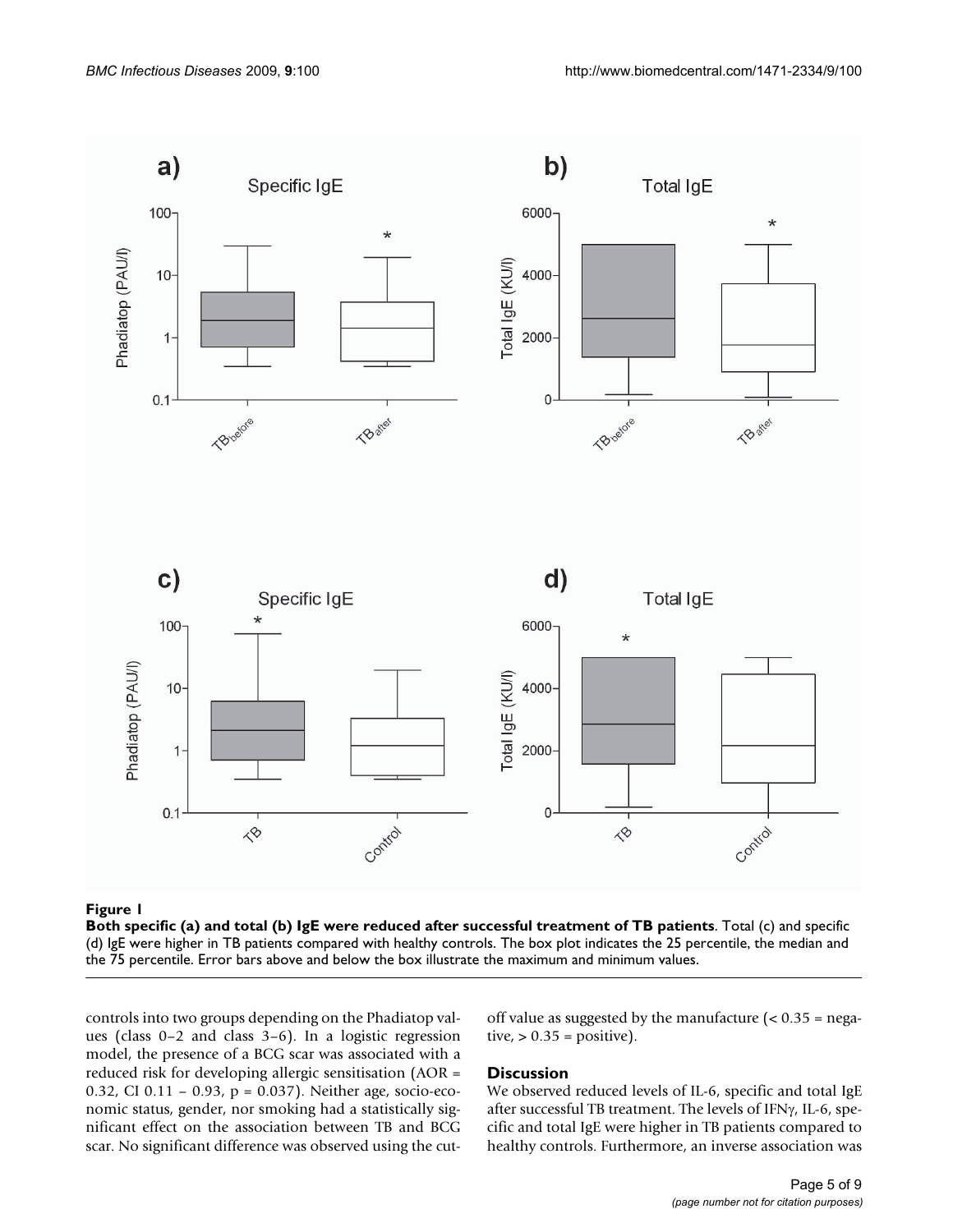| <b>Marker</b>    | Group          | Median | 95% bootstrapped CI | <b>Significance</b><br>p-value |
|------------------|----------------|--------|---------------------|--------------------------------|
| Total IgE (kU/I) | Control        | 2160   | $1799 - 2835$       | $0.016*$                       |
|                  | ТB             | 2868   | $2514 - 4060$       |                                |
|                  | Control male   | 2710   | $1800 - 3422$       | 0.121                          |
|                  | TB male        | 3050   | $2269 - 4098$       |                                |
|                  | Control female | 1928   | $1427 - 2409$       | 0.052                          |
|                  | TB female      | 2697   | $2150 - 5000$       |                                |
| Phadiatop        | Control        | 1,21   | $0.92 - 1.51$       | $0.001 *$                      |
| (PAU/I)          | ΤВ             | 2,24   | $1.53 - 2.78$       |                                |
|                  | Control male   | 1.31   | $0.92 - 1.87$       | $0.008 *$                      |
|                  | TB male        | 1.98   | $1.18 - 3.30$       |                                |
|                  | Control female | 1.02   | $0.65 - 1.37$       | $0.044*$                       |
|                  | TB female      | 2.40   | $1.00 - 3.55$       |                                |

**Table 3: Comparison of TB patients before treatment (n = 108) and healthy control (n = 216).**

**MannWhitney** 

found between the presence of a BCG scar and specific IgE.

The key finding of reduced levels of specific and total IgE after successful treatment, indicates a reduction in allergic sensitisation in TB patients after treatment for TB. To our knowledge no longitudinal studies analysing TB patients before and after treatment have been published previously on specific IgE using the Phadiatop test. There is a positive correlation between Phadiatop levels and allergy symptoms [13], and therefore it is possible that the observed difference is clinically relevant. In contrast to our study, Mungan *et al*. observed a lower percentage of positive Phadiatop test and skin prick test in TB patients with active disease compared to patients with a past history of TB [10]. However, the authors did not follow the same patients before and after treatment, and only 31 patients with a history of TB were analysed. Adams *et al*. [9] found no difference in specific IgE towards house dust mite, cockroach or Bermuda grass before and after TB treatment. The Phadiatop test includes a broader selection of

**Table 4: The association of TB and allergy markers in TB patients before treatment (n = 108) as compared with healthy controls (n = 216).**

|                                 | <b>AOR (95%CI)</b>  | P-value |
|---------------------------------|---------------------|---------|
| Phadiatop (Class 0-2/class 3-6) | $2.19(1.30 - 3.68)$ | 0.003   |
| BCG scar (not visible/visible)  | $0.45(0.21 - 0.99)$ | 0.046   |
| Smoking (no/yes)                | $0.72(0.43 - 1.18)$ | 0.186   |
| Reported allergy (no/yes)       | $3.27(1.57 - 6.83)$ | 0.002   |
| BCG scar (not visible/visible)  | $0.38(0.18 - 0.84)$ | 0.017   |
| Smoking (no/yes)                | $0.30(0.47 - 1.26)$ | 0.297   |

Multivariate logistic regression models were used to estimate adjusted odds ratio (AOR) for TB as the dependent variable. Either Phadiatop (ImmunoCAP class 0–2 and class 3–6) or reported allergies were included in the analyses as independent variables together with visible BCG scar and smoking.

allergens, and we have also included significantly more patients, which might explain the conflicting results. The finding of reduced level of total IgE after successful TB treatment is supported by several other studies [5-7,10].

Both specific and total IgE levels were higher in TB patients as compared to controls, confirming the findings of our previous study [8]. In contrast to our study, Adams *et al*. [9] found no difference in specific IgE among 23 TB patients and 33 healthy controls. The controls were highly improved in the present study by matching gender, age, and socio-economic status. After adjusting for smoking and the presence of BCG scar, the multivariate logistic regression model used showed a positive association between TB and the markers for allergy (specific IgE or reported allergy in the questionnaire). Whether individuals with allergy have an increased risk for developing TB, or TB patients have an increased risk for developing allergy is a difficult question. However, patients with active TB have distinct immunological features that are different from individuals with latent TB. For example, healthy individuals with latent TB have increased IL-4δ2 mRNA levels (an antagonist of IL-4) rather than increased IL-4 mRNA levels, as observed in progressive TB [19]. To our knowledge, the only prospective study performed on this issue followed 10 *M. tuberculosis* infected health-care workers for 5 years, out of which 6 developed TB. [20]. Prior to disease development, they had increased intracellular IL-4 and reduced IFNγ levels in their CD8+ and  $\gamma\delta^+$  T cell subsets in response to *M. tuberculosis* antigen stimulation. Although small, this study indicates a predisposition for a Th2 response. Only 5–10% of infected individuals develop TB disease, and therefore it is conceivable that those particular individuals might be genetically predisposed for a Th2 response.

There are some limitations to this study. We were not able to adjust for helminthic infection and HIV in our study,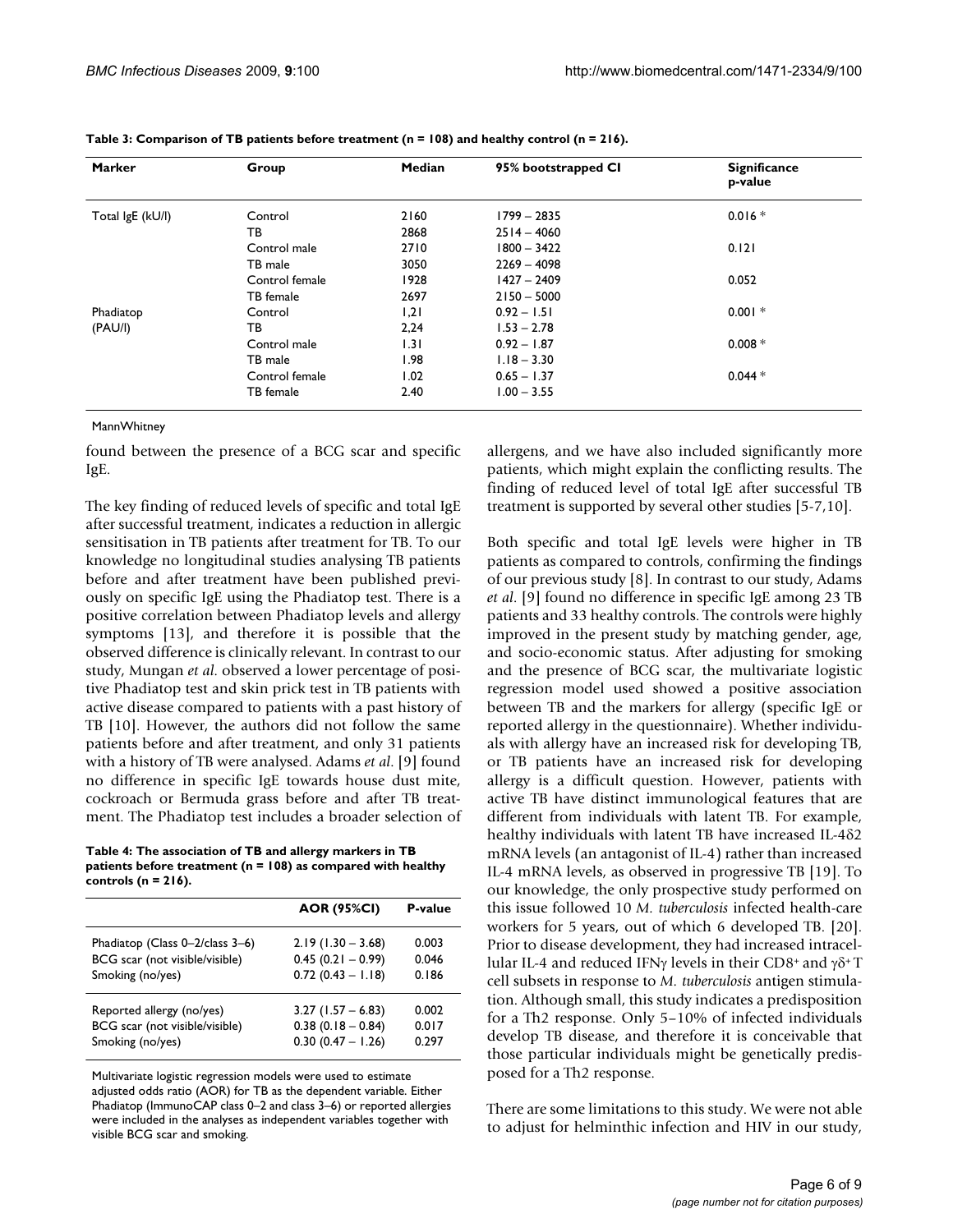

**Example 2** and the contract of the contract of the contract of the contract of the contract of the contract of the contract of the contract of the contract of the contract of the contract of the contract of the contract o **The levels of proinflammatory cytokine IL-6 were (a), significantly higher in TB patients compared with**  healthy controls (\*p < 0.0001), and (b) significantly reduced in TB patients after treatment (TB<sub>after</sub>) compared **with before started treatment (TB**<sub>after</sub>). The IL-6 levels are given as means ± standard deviation (SD).

which both represent confounders. Specific IgE towards helminths and *M. tuberculosis* [21] itself could also partly explain the increased level of total IgE and the specificity of the total IgE. There could be a general polyclonal stimulation, which could explain the increased levels of IgE. A reduction of IgE and IL-6 after TB treatment might also be explained by a reduction of a polyclonal stimulation or the use of anti-tuberculosis drugs, but to our knowledge a beneficial effect by anti-tuberculosis drugs on IgE levels has not been reported. Another limitation to the study is the questionnaire-based diagnosis of allergic disorder. People in developing countries like Bangladesh may not be familiar with the term allergy, and it is possible that sick TB patients might report more symptoms than healthy individuals. Therefore, the results regarding the questionnaire should be read with caution. We tried to compensate for some of this limitation by having questionnaires filled in by the field staff.

Additionally, we examined the difference in the cytokine profile (Th1-, proinflammatory-, Th2-, and Treg cytokines) in TB patients and controls, and between TB patients before and after treatment. Significantly higher levels of the proinflammatory cytokine IL-6 and the Th1 cytokine IFNγ were observed in TB patients compared to controls. The levels of IL-6 were reduced upon successful TB treatment. Previous studies have also shown a higher level of IL-6 in serum from TB patients compared to controls [21,22], as well as a decrease after TB treatment [21]. Since IL-6 has been associated with protection against *M. tuberculosis*, it seems reasonable that IL-6 is elevated in

patients with TB disease. However, the reduced levels of IL-6 after TB treatment might also be due to reduced allergic sensitisation. Previously, IFNγ has been found to be increased in serum from TB patients relative to controls, confirming our results [21-25]. In contrast to our observation, a decrease in IFNγ concentration during treatment has previously been found [22,26]. There are some limitations to the cytokine data, and thus a more complete cytokine profile with respect to Th1, Th2 and Treg cytokines could not be established. For some of the cytokines there were only some individuals with detectable levels and hence, comparison of the groups with respect to IL-4, IL-5, IL-10 and IL-17 could not be performed. Therefore, it is uncertain whether these cytokines were absent from the serum or too low for detection by the Luminex system. Some cytokines are sensitive to storage [27]. Variable clotting time, freeze-thaw cycles, and processing of the samples can also influence the degradation. These factors prohibited exact quantification of cytokines in the serum, but caution was taken to handle the samples equally, allowing us to compare the data from the different groups.

To investigate the effect of BCG scar alone (without TB disease), we also analysed the control group separately by categorising the controls into two groups depending on the Phadiatop values (class 0–2 and class 3–6). The presence of BCG scar was associated with a reduced risk of developing allergic sensitisation. This finding agrees with the idea above, and points to a similar anti-allergic effect of live *M. bovis*, BCG. If BCG vaccination protects against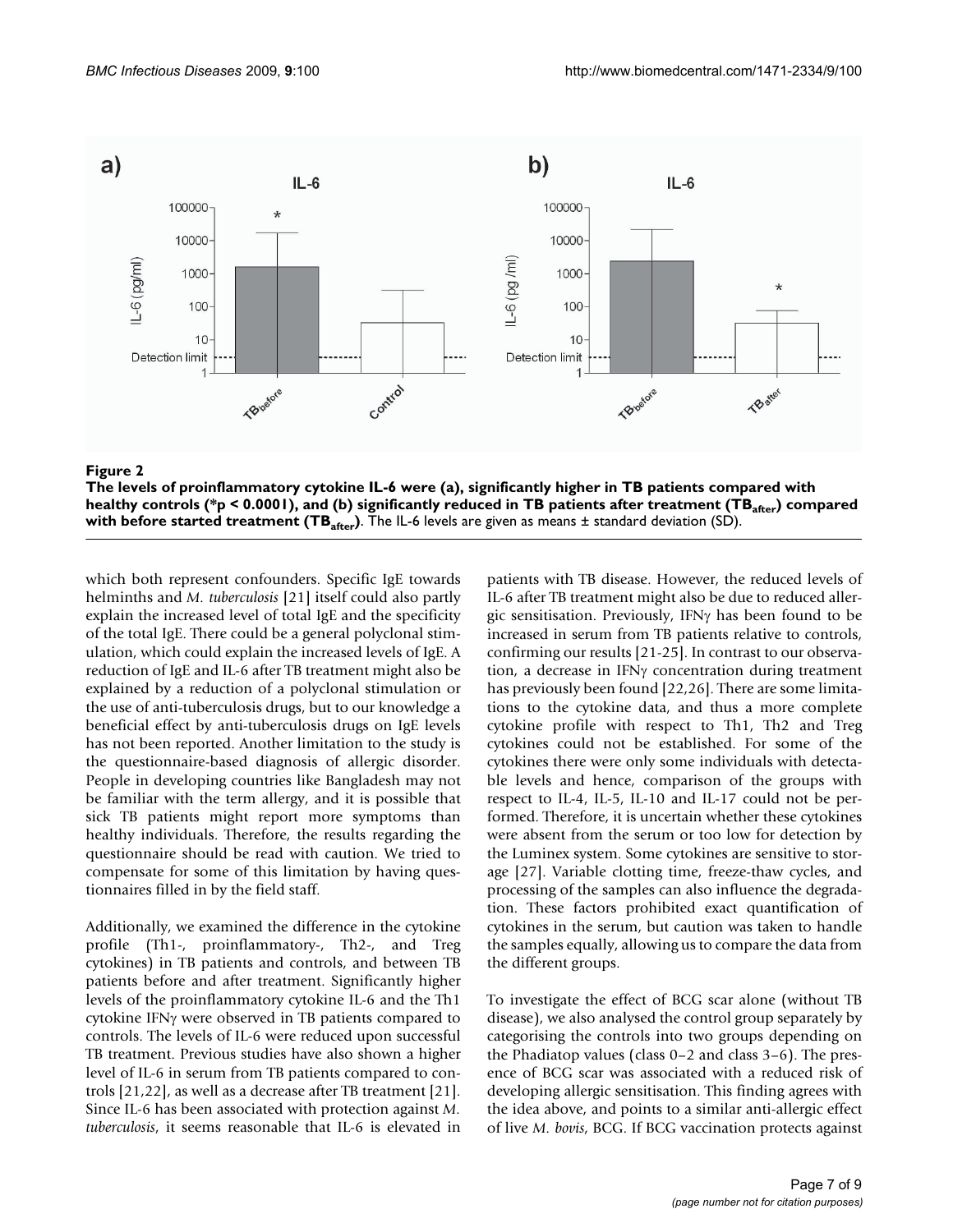development of allergy, and there are more people in the TB group who are not BCG vaccinated, then this could partly explain the higher percentage of allergic sensitisation among TB patients. Previous studies that have investigated the effect of BCG vaccination on allergy, have been diverging, maybe due to reasons described elsewhere [19]. It is difficult to investigate the effect of BCG alone because the healthy controls have probably been exposed to mycobacteria, either *M. tuberculosis* or other environmental mycobacteria. Additionally, the participants in the study might have been vaccinated even though one could not observe a BCG scar. Therefore, the result regarding the protective effect of BCG scar should be read with caution.

To summarise, we observed a reduced level of allergic sensitisation after successful TB treatment, which may be due to down-regulation by dead or dying *M. tuberculosis* bacilli, a direct effect of anti-tuberculosis drugs, or elimination of a general stimulation by *M. tuberculosis*. TB patients seem to be more allergic sensitised than healthy controls confirming our previous finding of enhanced allergic sensitisation in TB patients. This may indicate that TB patients are more susceptible to develop allergy or that allergy patients are more disposed to develop tuberculosis upon infection with *M. tuberculosis*. The inverse association of allergic sensitisation and visible BCG scar adds additional support to the hygiene hypothesis, and might have implications for prevention of allergic diseases in the future.

# **Conclusion**

In the present study we observed a reduction of allergic sensitisation in TB patients after successful treatment. Additionally, a higher degree of allergic sensitisation in TB patients compared to healthy controls was found. Furthermore, we observed a negative association between allergy development and visible BCG scar.

#### **Competing interests**

The authors declare that they have no competing interests.

## **Authors' contributions**

LKE participated in the designing of the study, collection of the sera, performing of the analyses, and interpretation of the data, and she drafted the manuscript. DGS participated in the collection of the sera, LMD advised and performed some of the most complicated statistical analyses, KAB performed the Luminex analyses, and GH and HGW participated in the design of the study, collection of the sera and revision of the manuscript. All co-authors have read and approved the manuscript.

# **Acknowledgements**

We thank Mohammed Akramul Islam (Bangladesh Rural Advancement Committee (BRAC), Mohakali, Bangladesh) and Vikarunessa Begum (National Tuberculosis Control Programme, Directorate General of

Health Services, Bangladesh) for making this study possible in Bangladesh. Furthermore, we thank Dr. Steve Plettner (Destiny Associates, Sylhet, Bangladesh) for organising the collection of the sera in Bangladesh, and Dr. Per Ivar Gaarder (Ullevål University Hospital, Oslo) for helping with the IgE analyses. This paper was supported by the Norwegian Foundation for Health and Rehabilitation through the Norwegian Association for Asthma and Allergy, and the Norwegian Institute of Public Health.

#### **References**

- 1. Raviglione MC: **[The TB epidemic from 1992 to 2002.](http://www.ncbi.nlm.nih.gov/entrez/query.fcgi?cmd=Retrieve&db=PubMed&dopt=Abstract&list_uids=12758183)** *Tuberculosis* 2003, **83:**4-14.
- 2. Strachan DP: **[Hay fever, hygiene, and household size.](http://www.ncbi.nlm.nih.gov/entrez/query.fcgi?cmd=Retrieve&db=PubMed&dopt=Abstract&list_uids=2513902)** *BMJ* 1989, **299:**1259-1260.
- 3. Wills-Karp M, Santeliz J, Karp CL: **[The germless theory of allergic](http://www.ncbi.nlm.nih.gov/entrez/query.fcgi?cmd=Retrieve&db=PubMed&dopt=Abstract&list_uids=11905816) [disease: revisiting the hygiene hypothesis.](http://www.ncbi.nlm.nih.gov/entrez/query.fcgi?cmd=Retrieve&db=PubMed&dopt=Abstract&list_uids=11905816)** *Nature Reviews Immunology* 2001, **1:**69-75.
- 4. Romagnani S: **[Coming back to a missing immune deviation as](http://www.ncbi.nlm.nih.gov/entrez/query.fcgi?cmd=Retrieve&db=PubMed&dopt=Abstract&list_uids=17556059) [the main explanatory mechanism for the hygiene hypothe](http://www.ncbi.nlm.nih.gov/entrez/query.fcgi?cmd=Retrieve&db=PubMed&dopt=Abstract&list_uids=17556059)[sis.](http://www.ncbi.nlm.nih.gov/entrez/query.fcgi?cmd=Retrieve&db=PubMed&dopt=Abstract&list_uids=17556059)** *J Allergy Clin Immunol* 2007, **119:**1511-1513.
- 5. Ohrui T, Zayasu K, Sato E, Matsui T, Sekizawa K, Sasaki H: **[Pulmo](http://www.ncbi.nlm.nih.gov/entrez/query.fcgi?cmd=Retrieve&db=PubMed&dopt=Abstract&list_uids=11012611)[nary tuberculosis and serum IgE.](http://www.ncbi.nlm.nih.gov/entrez/query.fcgi?cmd=Retrieve&db=PubMed&dopt=Abstract&list_uids=11012611)** *Clin Exp Immunol* 2000, **122:**13-15.
- 6. Suzuki N, Kudo K, Sano Y, Ito K: **[Can Mycobacterium tuberculo](http://www.ncbi.nlm.nih.gov/entrez/query.fcgi?cmd=Retrieve&db=PubMed&dopt=Abstract&list_uids=11306944)[sis infection prevent asthma and other allergic disorders?](http://www.ncbi.nlm.nih.gov/entrez/query.fcgi?cmd=Retrieve&db=PubMed&dopt=Abstract&list_uids=11306944)** *Int Arch Allergy Immunol* 2001, **124:**113-116.
- 7. Lienhardt C, Azzurri A, Amedei A, Fielding K, Sillah J, Sow OY, Bah B, Benagiano M, Diallo A, Manetti R, *et al.*: **[Active tuberculosis in](http://www.ncbi.nlm.nih.gov/entrez/query.fcgi?cmd=Retrieve&db=PubMed&dopt=Abstract&list_uids=12115643) [Africa is associated with reduced Th1 and increased Th2](http://www.ncbi.nlm.nih.gov/entrez/query.fcgi?cmd=Retrieve&db=PubMed&dopt=Abstract&list_uids=12115643) [activity in vivo.](http://www.ncbi.nlm.nih.gov/entrez/query.fcgi?cmd=Retrieve&db=PubMed&dopt=Abstract&list_uids=12115643)** *Eur J Immunol* 2002, **32:**1605-1613.
- 8. Ellertsen LK, Wiker HG, Egeberg NT, Hetland G: **[Allergic sensiti](http://www.ncbi.nlm.nih.gov/entrez/query.fcgi?cmd=Retrieve&db=PubMed&dopt=Abstract&list_uids=16210860)[sation in tuberculosis and leprosy patients.](http://www.ncbi.nlm.nih.gov/entrez/query.fcgi?cmd=Retrieve&db=PubMed&dopt=Abstract&list_uids=16210860)** *Int Arch Allergy Immunol* 2005, **138:**217-224.
- 9. Adams JF, Scholvinck EH, Gie RP, Potter PC, Beyers N, Beyers AD: **[Decline in total serum IgE after treatment for tuberculosis.](http://www.ncbi.nlm.nih.gov/entrez/query.fcgi?cmd=Retrieve&db=PubMed&dopt=Abstract&list_uids=10376618)** *Lancet* 1999, **353:**2030-2033.
- 10. Mungan D, Sin BA, Celik G, Gurkan OU, Acican T, Misirligil Z: **[Atopic status of an adult population with active and inactive](http://www.ncbi.nlm.nih.gov/entrez/query.fcgi?cmd=Retrieve&db=PubMed&dopt=Abstract&list_uids=11332297) [tuberculosis.](http://www.ncbi.nlm.nih.gov/entrez/query.fcgi?cmd=Retrieve&db=PubMed&dopt=Abstract&list_uids=11332297)** *Allergy Asthma Proc* 2001, **22:**87-91.
- 11. Islam MA: **Cost-effectiveness of community health workers in tuberculosis control in Bangladesh.** *Bulletin of the World Health Organisation* 2002, **80:**445-450.
- 12. Williams PB, Siegel C, Portnoy J: **[Efficacy of a single diagnostic](http://www.ncbi.nlm.nih.gov/entrez/query.fcgi?cmd=Retrieve&db=PubMed&dopt=Abstract&list_uids=11258690) test [for sensitization to common inhalant allergens.](http://www.ncbi.nlm.nih.gov/entrez/query.fcgi?cmd=Retrieve&db=PubMed&dopt=Abstract&list_uids=11258690)** *Ann Allergy Asthma Immunol* 2001, **86:**196-202.
- 13. Matricardi PM, Nisini R, Biselli R, D'Amelio R: **[Evaluation of the](http://www.ncbi.nlm.nih.gov/entrez/query.fcgi?cmd=Retrieve&db=PubMed&dopt=Abstract&list_uids=8308184) [overall degree of sensitization to airborne allergens by a sin](http://www.ncbi.nlm.nih.gov/entrez/query.fcgi?cmd=Retrieve&db=PubMed&dopt=Abstract&list_uids=8308184)gle serologic test: implications for epidemiologic studies of [allergy.](http://www.ncbi.nlm.nih.gov/entrez/query.fcgi?cmd=Retrieve&db=PubMed&dopt=Abstract&list_uids=8308184)** *J Allergy Clin Immunol* 1994, **93:**68-79.
- 14. Simpson A, Soderstrom L, Ahistedt S, Murray CS, Woodcock A, Custovic A: **IgE antibody quantification and the probability of wheeze in preschool children.** *Journal of Allergy and Clinical Immunology* 2005, **116:**744-749.
- 15. Efron B, Tibshirani RJ: **An introduction to the Bootstrap.** USA; Chapman & Hall/CRC; 1993:436.
- 16. Kirkwood BR, Sterne JAC: **Essential Medical Statistics.** Oxford; Blackwell Science; 2003:502.
- 17. Lehmann EL, D'Abrera HJM: **[Nonparametrics: Statistical Meth](http://www.ncbi.nlm.nih.gov/entrez/query.fcgi?cmd=Retrieve&db=PubMed&dopt=Abstract&list_uids=16739404)[ods Based on Ranks.](http://www.ncbi.nlm.nih.gov/entrez/query.fcgi?cmd=Retrieve&db=PubMed&dopt=Abstract&list_uids=16739404)** Germany; Springer Science+Business Media; 2006:480.
- 18. **Statistical software R, version 2.2.1 for Windows.** R Foundation for Statistical Computing, Vienna, Austria; 2006.
- 19. Rook GA, Hamelmann E, Rosa BL: **[Mycobacteria and allergies.](http://www.ncbi.nlm.nih.gov/entrez/query.fcgi?cmd=Retrieve&db=PubMed&dopt=Abstract&list_uids=17544831)** *Immunobiology* 2007, **212:**461-473.
- 20. Ordway DJ, Costa L, Martins M, Silveira H, Amaral L, Arroz MJ, Ventura FA, Dockrell HM: **[Increased Interleukin-4 production by](http://www.ncbi.nlm.nih.gov/entrez/query.fcgi?cmd=Retrieve&db=PubMed&dopt=Abstract&list_uids=15272404) [CD8 and gammadelta T cells in health-care workers is asso](http://www.ncbi.nlm.nih.gov/entrez/query.fcgi?cmd=Retrieve&db=PubMed&dopt=Abstract&list_uids=15272404)ciated with the subsequent development of active tuberculo[sis.](http://www.ncbi.nlm.nih.gov/entrez/query.fcgi?cmd=Retrieve&db=PubMed&dopt=Abstract&list_uids=15272404)** *J Infect Dis* 2004, **190:**756-766.
- 21. Verbon A, Juffermans N, Van Deventer SJ, Speelman P, Van Deutekom H, Van Der PT: **[Serum concentrations of cytokines in](http://www.ncbi.nlm.nih.gov/entrez/query.fcgi?cmd=Retrieve&db=PubMed&dopt=Abstract&list_uids=9933428) [patients with active tuberculosis \(TB\) and after treatment.](http://www.ncbi.nlm.nih.gov/entrez/query.fcgi?cmd=Retrieve&db=PubMed&dopt=Abstract&list_uids=9933428)** *Clin Exp Immunol* 1999, **115:**110-113.
- 22. Rey AD, Mahuad CV, Bozza VV, Bogue C, Farroni MA, Bay ML, Bottasso OA, Besedovsky HO: **[Endocrine and cytokine responses in](http://www.ncbi.nlm.nih.gov/entrez/query.fcgi?cmd=Retrieve&db=PubMed&dopt=Abstract&list_uids=16890403)**